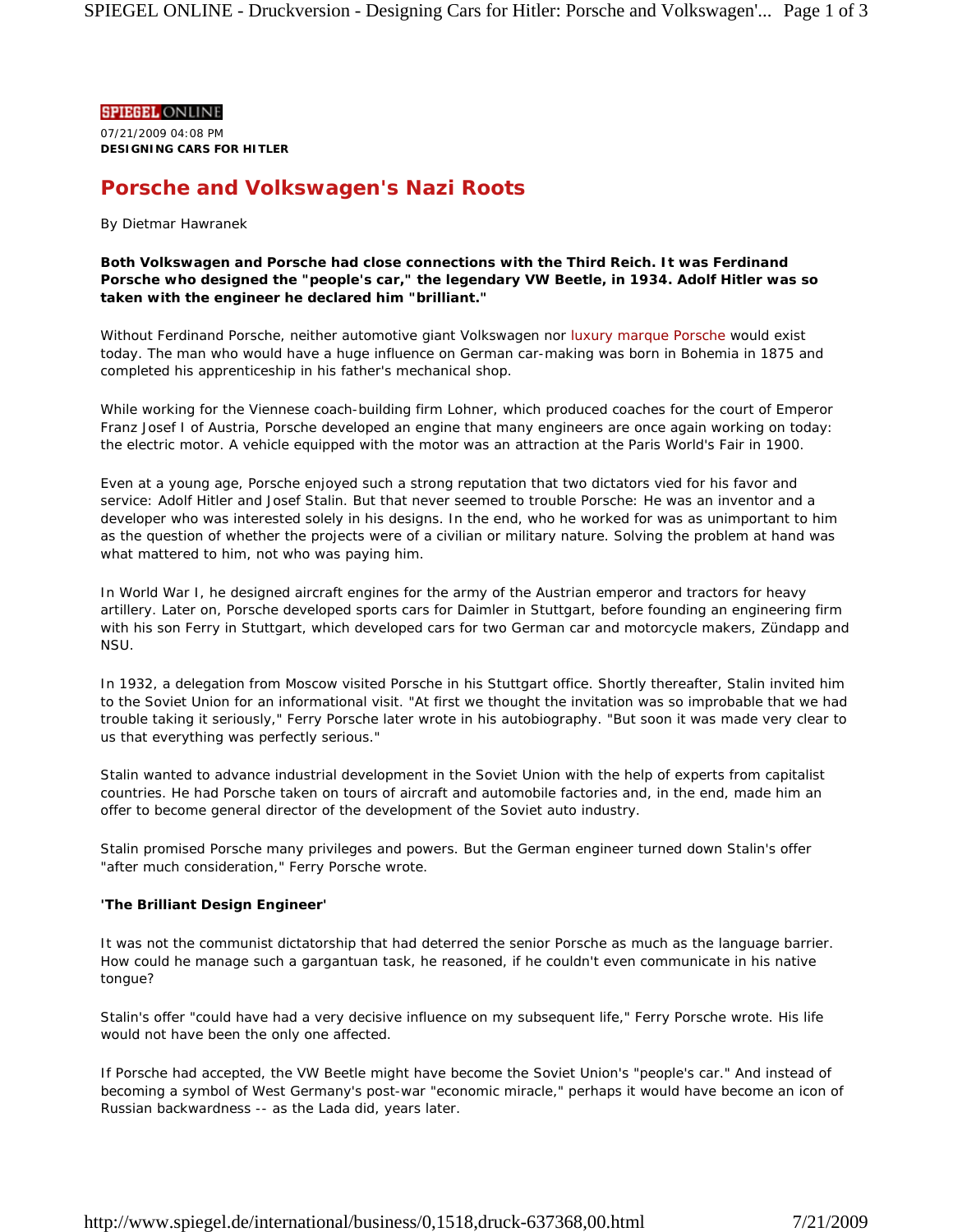When Hitler asked the German automobile industry to develop a "suitable small car" in 1934, Porsche submitted the best design -- and was awarded the contract. At the 1935 German auto show, Hitler was full of praise for Porsche. He said that he was pleased that, thanks to "the abilities of the brilliant design engineer Porsche," it had been possible to "complete the preliminary designs for the German *Volkswagen* (people's car)."

A new factory had to be built to produce the car, as well as a new town surrounding the factory to house the workers. "Hitler proposed building the factory in central Germany," Ferry Porsche recalled.

The search for the site proceeded from the air. It was to be located near a railway line, canals and autobahn. The site that was eventually chosen was near a medieval castle, the Wolfsburg, after which the city was later named.

Hitler wanted to call the factory the "Porsche Plant," but Ferdinand Porsche was opposed to the idea. Instead, it became the Volkswagen Plant.

### **An Automobile for the Masses**

Much of the money to build the plant came from trade union assets. To this day, the IG Metall metalworkers' union has a right to an expanded role in the management of the VW Group on the basis of this early use of union money. As a result, VW management cannot move production to a different plant without the consent of labor representatives on its supervisory board.

Berthold Huber, the current head of IG Metall, accused Porsche CEO Wendelin Wiedeking of being "ignorant of history" when Wiedeking planned to acquire Volkswagen and transform the group into what he called a "normal" company.

After 1933, the Nazis occupied and later confiscated union offices and printing presses, turning them over to the German Labor Front (DAF), the Nazis' trade union organization. The DAF was eventually required to provide the original capital of 50 million Reichsmark to establish the company known as the Gesellschaft zur Vorbereitung des Deutschen Volkswagens mbH (Company to Develop the German People's Car).

But a true automobile for the masses was not produced in Wolfsburg during the war. Only 630 Beetles were made there during World War II -- and distributed to the privileged.

Instead, the factories were used in weapons production, to manufacture tank chains, mines and an all-terrain vehicle that came to be known as the Kübelwagen ("bucket-seat car"). Thousands of forced laborers were later used, including Jews from concentration camps and prisoners of war, mostly from the Soviet Union and Poland.

#### **'Cheap Eastern Workers'**

Porsche's son-in-law, Anton Piëch, began managing the plant in 1941. In his study "The Volkswagen Plant and Its Workers in the Third Reich," the German historian Hans Mommsen writes: "In the summer of 1943, Anton Piëch bluntly declared that he had to use cheap Eastern workers in order to fulfill the Führer's wish that the Volkswagen be produced for 990 Reichsmark."

In the early 1990s, this part of the history of the VW Group caught up with Ferdinand Piëch, the son of the former plant director Anton Piëch. Ferdinand Piëch, the head of Audi, was trying to rise to the top of the Volkswagen Group.

Piëch, who had pushed aside a number of executives along his career path, had his share of enemies. Some of them spread the rumor that Piëch was incapable of being the head of VW, hinting at the headlines it would produce in the important US market if the son of the former Wolfsburg plant director, who had used forced laborers, became the head of the modern-day VW Group.